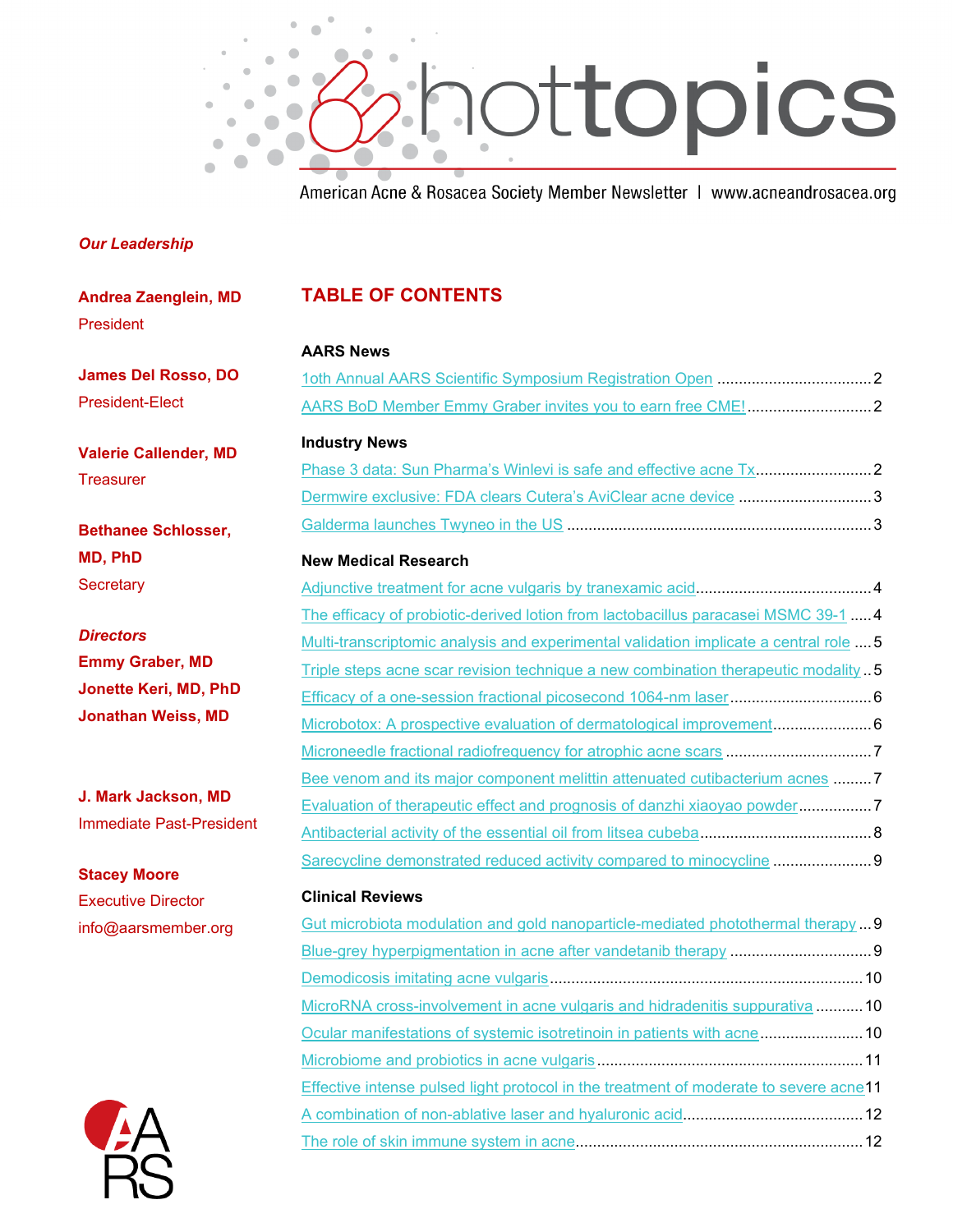# **AARS News**

<span id="page-1-1"></span><span id="page-1-0"></span>**10th Annual AARS Scientific Symposium Registration is live!** We encourage you to register now for our free luncheon symposium to be held in person on Wednesday, May 18, 2022 from 11:00 AM – 1:00 PM at the Oregon Convention Center. Co-chaired by AARS Past Presidents J. Mark Jackson and Lawrence Eichenfield, it's sure to be a great afternoon of acne, hidradenitis suppurativa, and rosacea research highlights. This annual event is held in conjunction with the Society for Investigative Dermatology meeting and is a great chance to network with AARS members and researchers! Free registration to reserve your spot: **[Click Here to Register!](https://acneandrosacea.org/medical-professionals/member-networking)**

**AARS BoD Member Emmy Graber invites you to earn free CME!** AARS Members are invited to attend two free CME meetings on acne, rosacea and acne scarring. These will be held in person on Friday, June 24, 2022 and virtually on Tuesday, October 18, 2022. For further details and to register online and view more information, proceed to this website today:<https://armmeeting.com/>

## **Industry News**

<span id="page-1-2"></span>**Phase 3 data: Sun Pharma's Winlevi is safe and effective acne Tx.** March 26, 2022. DermWire, Practical Dermatology. [https://practicaldermatology.com/news/phase-3-data-sun-pharmas-winlevi-is-safe-and-effective-acne](https://practicaldermatology.com/news/phase-3-data-sun-pharmas-winlevi-is-safe-and-effective-acne-tx?c4src=news-landing:feed)[tx?c4src=news-landing:feed](https://practicaldermatology.com/news/phase-3-data-sun-pharmas-winlevi-is-safe-and-effective-acne-tx?c4src=news-landing:feed) 

The new data supports therapeutic rationale for first-in-class androgen receptor inhibitor. Results from two Phase 3 pivotal clinical trials showed favorable safety and efficacy data for Winlevi (clascoterone) cream 1% in patients with acne aged 12 years and older. The findings were presented at the American Academy of Dermatology (AAD) 2022 Annual Meeting in Boston. The two multicenter, randomized, double-blind pivotal Phase 3 trials enrolled more than 1440 subjects with moderate-to-severe acne vulgaris who received either WINLEVI or placebo for 12 weeks. The primary efficacy endpoints were 1) the proportion of patients achieving "success," defined as an Investigator Global Assessment (IGA) score of 0 ("clear") or 1 ("almost clear"), with at least a 2-point reduction in IGA score from baseline; and 2) absolute change from baseline in non-inflammatory lesion counts (NILC) and inflammatory lesion counts (ILC) at Week 12. Safety was assessed from local skin reactions (LSRs) and treatment-emergent adverse events (TEAEs) through Week 12 (measured at baseline and at Weeks 4, 8, and 12). In the two studies, 18.8 percent and 20.9 percebt of Winlevi-treated patients achieved success based on IGA at Week 12, compared with 8.7 percent and 6.6 percent of patients receiving placebo (P < 0.01). The mean absolute change from baseline in NILCs at Week 12 was -20.4 and -19.5 for patients treated with Winlevi, versus -13.0 and -10.8 for placebo-treated patients ( $P \le 0.0001$ ). The mean absolute change from baseline in ILCs at Week 12 was -19.3 and -20.1 in the Winlevi groups, compared to -15.4 and -12.6 in the two studies' placebo groups (P < 0.01). The safety profile of Winlevi was similar to that of placebo in the two studies. TEAEs occurred in 38 (11.1%) and 41 (11.2%) of Winlevi-treated patients and in 41 (11.7%) and 50 (13.8%) of those who received placebo. No severe or serious TEAEs occurred in any patient treated with Winlevi. The most frequently reported TEAEs were nasophyaryngitis (1.8% and 3.7% for Winlevi, 1.1% and 1.9% for placebo), headache (0.6% and 0.3% for Winlevi, 1.1% and 0.8% for placebo), and oropharyngeal pain (0.6% and 0.3% for Winlevi, 1.1% and 1.1% in both placebo arms). In both studies, the frequencies of each LSR were similar between treatment groups, and the majority of patients did not experience each reaction. The most frequent LSRs were erythema (redness) and scaling/dryness, with the majority of reactions characterized as minimal or mild. "The data presented at AAD 2022 add to the growing body of evidence supporting the use of Winlevi as a foundational acne treatment," says Nicholas Squittieri, MD, Associate Vice President of Medical Affairs at Sun Pharma, and co-author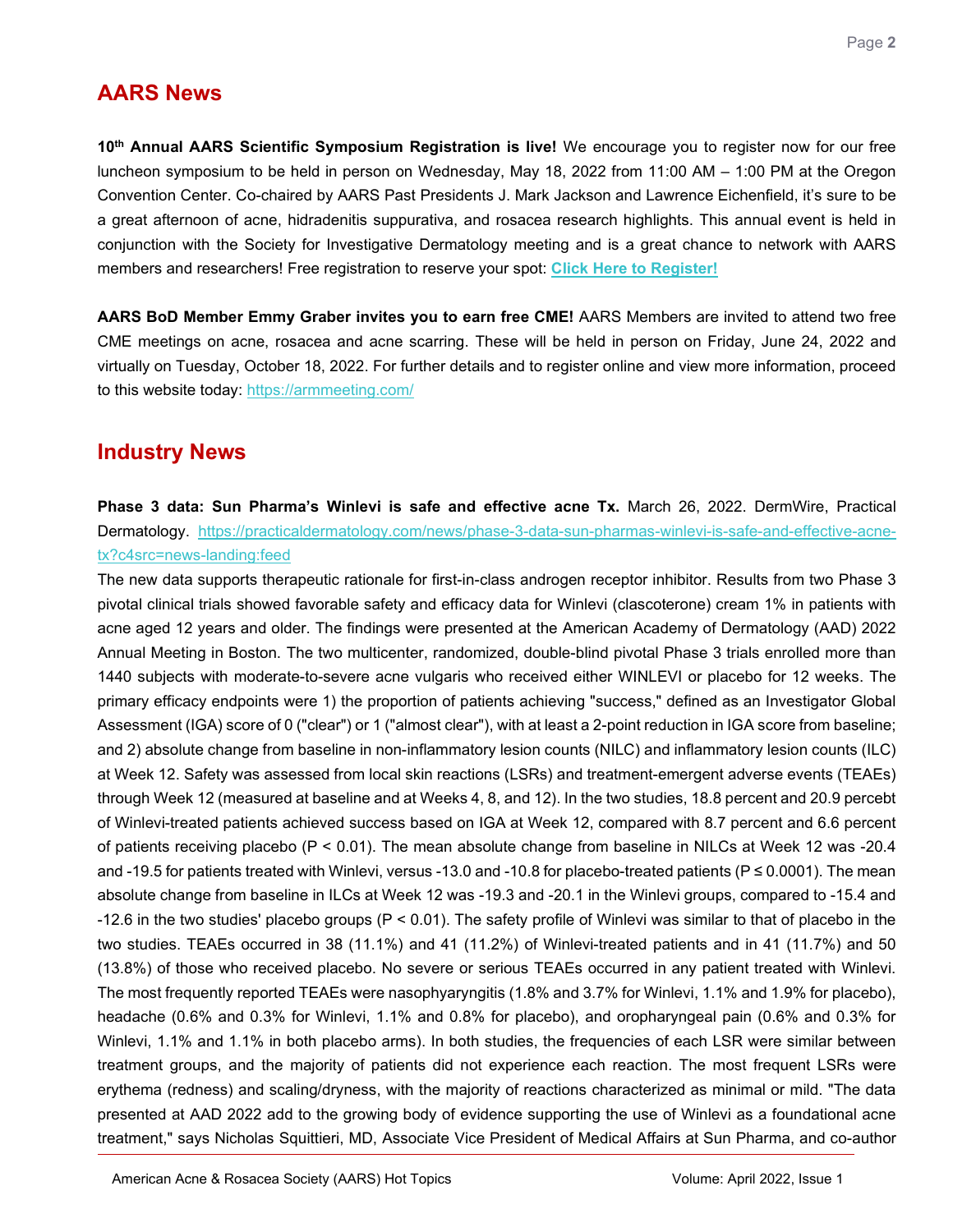of the AAD poster presentation, in a news release. "We look forward to further exploring its clinical utility as we conduct more studies and data analyses." "Before Winlevi became available, there was no topical medication available that was able to reduce sebum production, which is a major cause of acne," adds Hilary Baldwin, MD, Medical Director of the Acne Treatment and Research Center in Brooklyn, NY, and past president of the American Acne and Rosacea Society (AARS). "It is therefore encouraging to see favorable efficacy and safety data results from the latest analysis of the Winlevi Phase 3 clinical trials. This data should also provide dermatologists with confidence that they can use Winlevi to treat both females and males with acne."

<span id="page-2-0"></span>**Dermwire exclusive: FDA clears Cutera's AviClear acne device.** March 25, 2022. DermWire, Practical Dermatology. [https://practicaldermatology.com/news/dermwire-exclusive-fda-clears-cuteras-aviclear-acne](https://practicaldermatology.com/news/dermwire-exclusive-fda-clears-cuteras-aviclear-acne-device?c4src=news-landing:feed)[device?c4src=news-landing:feed](https://practicaldermatology.com/news/dermwire-exclusive-fda-clears-cuteras-aviclear-acne-device?c4src=news-landing:feed) 

Cutera's AviClear is the first energy device to receive a nod for the treatment of mild, moderate, and severe acne. The U.S. Food and Drug Administration has cleared granted 510(k) clearance to Cutera's AviClear acne device. This is the first energy device to receive a nod for the treatment of mild, moderate, and severe acne. AviClear targets acne at the source by selectively targeting the sebocytes and suppressing sebum production. In addition to reducing existing acne, clinical trials show that future breakout episodes are shorter, less intense, and more infrequent following the AviClear procedure. Further, acne clearance results continue to improve over time, demonstrating the long-term efficacy of this novel treatment. Importantly, no pain mitigation was utilized or required by any clinical study participant. "AviClear significantly shifts the treatment paradigm for acne by offering a safe, drug-free, and effective alternative to what is currently available," David Goldberg, MD, JD clinical-trial investigator for AviClear, tells Dermwire. "I am excited about this device because it has an easy user interface and no significant adverse events were observed in the clinical trials, similarly, I know my patients will be thrilled about this new treatment because it can be performed on all skin types, any time of year, and the results are long-lasting." "Existing device treatments for acne are neither long-lasting nor particularly effective," saya Jeffrey S. Dover, MD, FRCPC, board-certified dermatologist and Cutera advisory board member in a news release. "Topical therapies yield temporary results and oral medications present several challenges. AviClear offers patients a safe, well-tolerated, drug-free approach with durable results, which significantly shifts the treatment paradigm for acne." "Physicians and patients have long sought a modern alternative to the acne pills, peels and topicals that have been static for nearly 30 years," adds David Mowry, CEO of Cutera. "Developed with extensive physician and patient input, AviClear was created to redefine the treatment of acne – all without a prescription." AviClear is expected to be made available to physicians throughout the United States over the course of 2022. Doctors and consumers are encouraged to visit www.AviClear.com and sign up for updates on product availability and local treatment providers.

#### <span id="page-2-1"></span>**Galderma launches Twyneo in the US.** March 25, 2022. DermWire, Practical Dermatology. <https://practicaldermatology.com/news/galderma-launches-twyneo-in-the-us?c4src=news-landing:feed>

Galderma has launched Twyneo (tretinoin and benzoyl peroxide) Cream, 0.1%/3% in the US. The launch takes place during the annual meeting of the American Academy of Dermatology (AAD) Annual Meeting. Twyneo Cream features patented microencapsulation technology that allows the delivery of two ingredients that have not been previously combined and enables their controlled release. It is the first and only 0.1% tretinoin and 3% benzoyl peroxide (BPO) 2-in-1 combination proven to rapidly treat moderate to severe facial acne. "Effective prescription acne treatments currently involve multi-step regimens because there is rarely a single treatment option that addresses the multiple causes of the skin condition. These routines can often result in low adherence, especially among boys," says Caroline Robinson, MD, FAAD, Founder of Tone Dermatology. "TWYNEO Cream may help teens with acne—especially the boys—struggling with generic tretinoin or adhering to complex treatment routines, since it's a once-daily, potent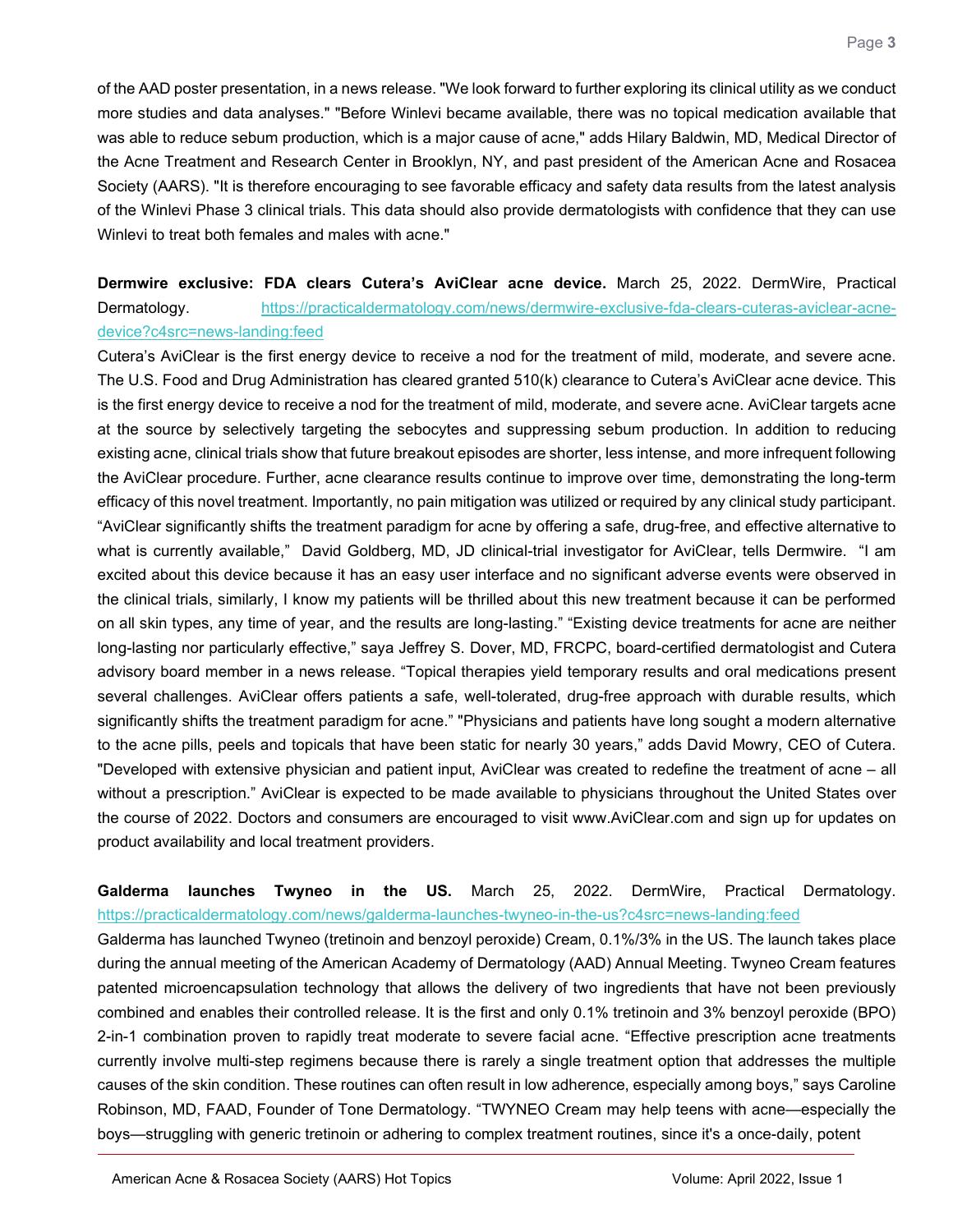combination that can be used any time of day." In clinical trials, some people saw results in as little as two weeks of using Twyneo Cream, and their skin continued to clear over time. These studies demonstrated a 25 percent decrease in pimples at two weeks and a 58–66 percent decrease at 12 weeks. In all, 27–41 percent of people achieved clear or almost clear skin by the end of the trial. More than half of people who used Twyneo Cream were satisfied at two weeks and by 12 weeks of treatment, 8 in 10 subjects were satisfied with their results. Twyneo Cream was well tolerated, and side effects were mild to moderate and decreased over time. The most common side effects occurring in >2% of persons using TWYNEO Cream were application site pain, dryness, erythema (redness), and exfoliation. "Twyneo Cream is a novel and exciting medical advance because its microencapsulation technology enables the combination of BPO with the highest concentration of tretinoin available. While these two treatments can be difficult to tolerate in high concentrations, Twyneo Cream was well tolerated," says Hillary Baldwin, MD, Medical Director of Acne Treatment & Research Center and principal investigator for the Twyneo Cream clinical trials. "The patented microencapsulation technology in Twyneo Cream segregates and envelopes the active ingredients in silica core shells that keep both crystals separate and stable while gradually releasing onto the skin." "As a regimen in a bottle that combines two of the most trusted first-line treatments for acne, Twyneo Cream is truly a breakthrough for teens and their parents looking for an acne treatment that fits within a simple skincare routine and provides rapid, noticeable results," says Heather Chase, Head of Rx Marketing and Customer Experience, Galderma US. " Twyneo Cream is another example of Galderma's commitment to providing cutting-edge treatments to advance dermatology for every skin story." Twyneo Cream will be available throughout the US by prescription in Q2. A month's supply of Twyneo Cream costs \$0 for commercially covered patients or \$60 for uninsured patients with the Galderma CAREConnect savings card. Twyneo Cream may cost less than generic tretinoin alone when using the Galderma CAREConnect savings card.

### **New Medical Research**

<span id="page-3-0"></span>**Adjunctive treatment for acne vulgaris by tranexamic acid.** Charoenwattanayothin A, Saiwichai T, Chaichalotornkul S. J Cosmet Dermatol. 2022 Apr 7. doi: 10.1111/jocd.14972. Online ahead of print. <https://pubmed.ncbi.nlm.nih.gov/35388589/>

Background: Acne is a chronic, inflammatory skin disorder of pilosebaceous units. Tranexamic acid (TXA) acts as a plasmin inhibitor to reduce blood loss and is also used to treat rosacea due to its anti-inflammatory effects. Some parts of the pathogenesis of rosacea are similar to inflammatory acne. Objectives: The study aimed to evaluate the efficacy of 10% TXA serum in treating acne and its adverse effects. Methods: A randomized, double-blind, placebocontrolled, split-face study was performed on 18 mild to moderate acne patients. Patients applied 10% TXA serum on one side of the face and placebo on another side twice daily for 8 weeks. Acne lesion counts and adverse effects were evaluated every 2 weeks. Results: Significant differences in total inflammatory acne counts were observed between TXA and placebo since week  $4$  (p = 0.008). TXA mainly reduced papules and pustules, as papule counts significantly decreased since the 8th week ( $p = 0.046$ ) and pustule counts significantly reduced since week 8 ( $p =$ 0.033). Moreover, physicians also found that TXA serum reduced the redness of the skin, corresponding with the imaging from VISIA® Skin Analysis. The anti-inflammatory effect of TXA resulted in less PIE and PIH. Adverse effects, including erythema and scaling, were treated by applying any moisturizing cream. Conclusion: Topical 10% TXA can reduce inflammatory acne effectively. Adverse effects were minor and treat easily.

<span id="page-3-1"></span>**The efficacy of probiotic-derived lotion from lactobacillus paracasei MSMC 39-1 in mild to moderate acne vulgaris, randomized controlled trial.** Sathikulpakdee S, Kanokrungsee S, Vitheejongjaroen P, et al. J Cosmet Dermatol. 2022 Apr 5. doi: 10.1111/jocd.14971. Online ahead of print. https://pubmed.ncbi.nlm.nih.gov/35384257/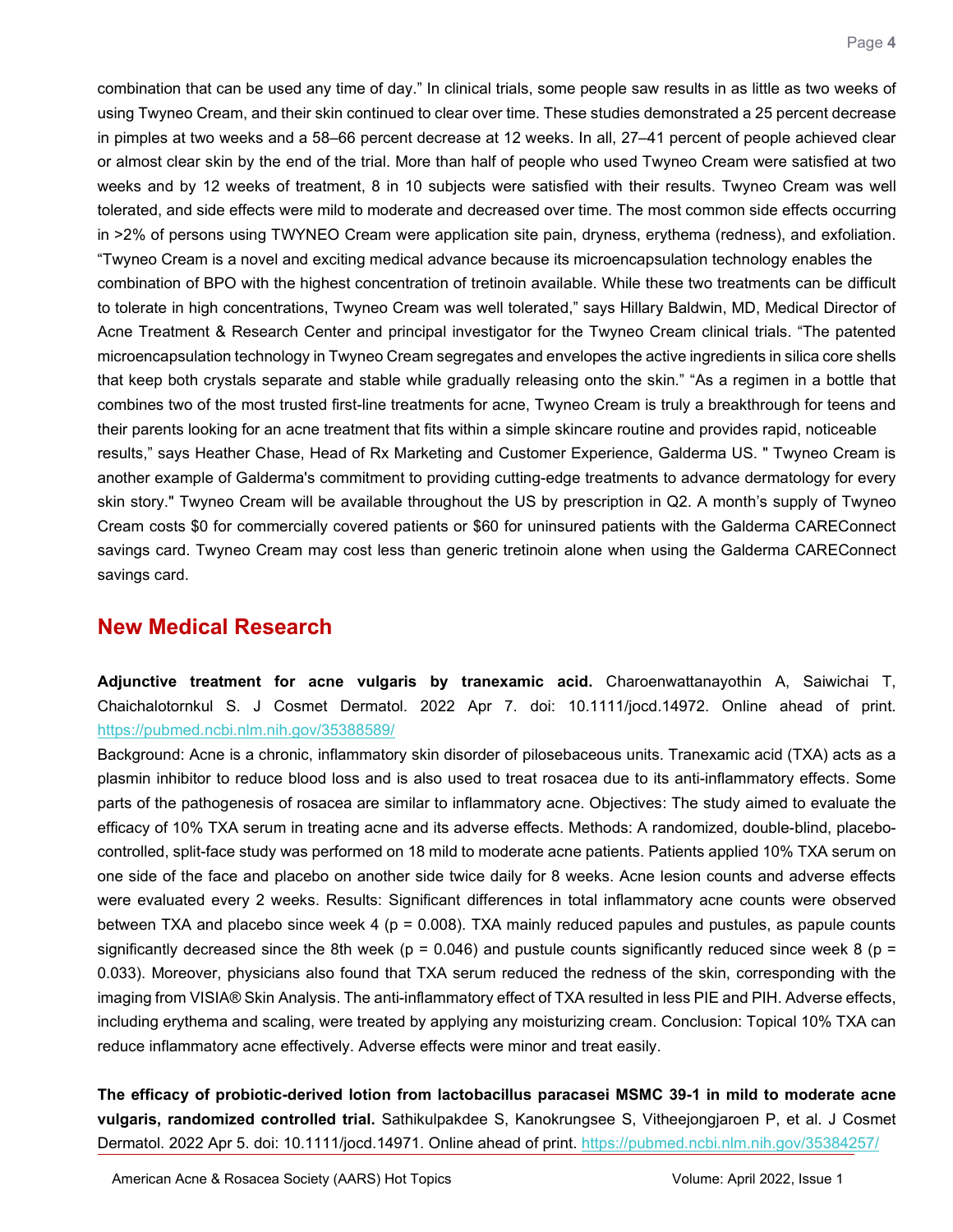Background: Probiotics provide benefits for reducing acne. Previous studies showed an anti-inflammatory effect of Lactobacillus paracasei. However, the clinical evidence of topical probiotic lotion and acne treatment is still lacking. Objective: To evaluate the efficacy and safety of probiotic-derived lotion compared to 2.5 % benzoyl peroxide in the treatment of mild to moderate acne vulgaris. Methods: Topical probiotic-derived lotion was formulated from cell-free supernatant of L. paracasei MSMC 39-1. In vivo study showed the ability of the supernatant to inhibit both antibioticresistance and susceptibility strains of C. acnes and inhibit tumor necrosis factor-α. The patients with mild to moderate acne vulgaris on the face were randomized to receive topical probiotic-derived lotion or 2.5 % benzoyl peroxide. Acne lesion counts, erythema index, and side effects were assessed after 2 and 4 weeks of treatment. Results: One hundred and four acne vulgaris patients were enrolled. After four weeks of treatment, the inflammatory acne lesion counts and erythema index significantly decreased compared to baseline in both the probiotic lotion group and 2.5 % benzoyl peroxide group (p < 0.001 in both groups) without statistically significant difference between the two groups  $(p > 0.05)$ . However, the comedones were not affected in both groups. Four patients (7.69%) treated with probioticderived lotion and 14 patients (26.92%) treated with 2.5% benzoyl peroxide reported treatment-associated side effects. Conclusion: Probiotic-derived lotion is safe and effective for treating mild to moderate acne vulgaris, a comparable outcome with 2.5% benzoyl peroxide. It could be an alternative treatment of acne with more minor side effects.

<span id="page-4-0"></span>**Multi-transcriptomic analysis and experimental validation implicate a central role of STAT3 in skin barrier dysfunction induced aggravation of rosacea.** Wang Y, Wang B, Huang Y, et al. J Inflamm Res. 2022 Mar 31;15:2141-2156. doi: 10.2147/JIR.S356551. eCollection 2022.<https://pubmed.ncbi.nlm.nih.gov/35392024/>

Objective: Rosacea is a chronic inflammatory skin disease with high morbidity. Previous studies have described the contribution of skin barrier dysfunction (SBD) in the progression of rosacea, but the specific mechanism remains unclear. In this study, we aim to investigate the key genes that may involve SBD-mediated rosacea aggravation. Methods: In this study, we evaluated the SBD patterns of rosacea based on the expression of 23 skin barrier-related genes (SBRGs) using a consensus clustering analysis and revealed the SBD-mediated immune cells infiltration in rosacea using GSE65914 dataset. The key genes associated with SBD and rosacea progression were identified using WGCNA analysis and then verified in rosacea mice model. Results: Two distinct SBD patterns (moderate- and high-SBD patterns) were determined in rosacea. GO, KEGG and GSEA analysis revealed the differently immune-related signal pathways between two SBD patterns in rosacea. The XCell immune cell assays showed that the increased immune infiltration with SBD. Subsequently, the WGCNA analysis identified STAT3 as the hub gene related to rosacea and SBD, and correlation analysis revealed that STAT3 could contribute to the progression of rosacea partly by dysregulating immune infiltration via activating the cytokine/chemokines signal. Finally, the up-regulated STAT3 was verified in the epidermis of rosacea tissues and correlated with SBRGs expression using IHC and epidermal transcriptome data of rosacea. The vivo experiment showed that tape stripping-induced SBD evidently induced the expression of STAT3 and increased CD4+ T cell infiltration in LL37-induced rosacea-like skin lesion in mice. Conclusion: In conclusion, our results showed that the destruction of the skin barrier aggravates the inflammation levels and immune infiltration of rosacea partly by activating STAT3-mediated cytokine signal pathways in keratinocytes.

<span id="page-4-1"></span>**Triple steps acne scar revision technique a new combination therapeutic modality for atrophic acne scars.** Mohammed GF, Al-Dhubaibi MS. J Cosmet Dermatol. 2022 Mar 29. doi: 10.1111/jocd.14944. Online ahead of print. <https://pubmed.ncbi.nlm.nih.gov/35348282/>

Background: Atrophic acne scarring is an unfortunate, permanent complication of acne vulgaris, associated with significant psychological distress. Objective: A new complementary treatment of atrophic acne scars using subcision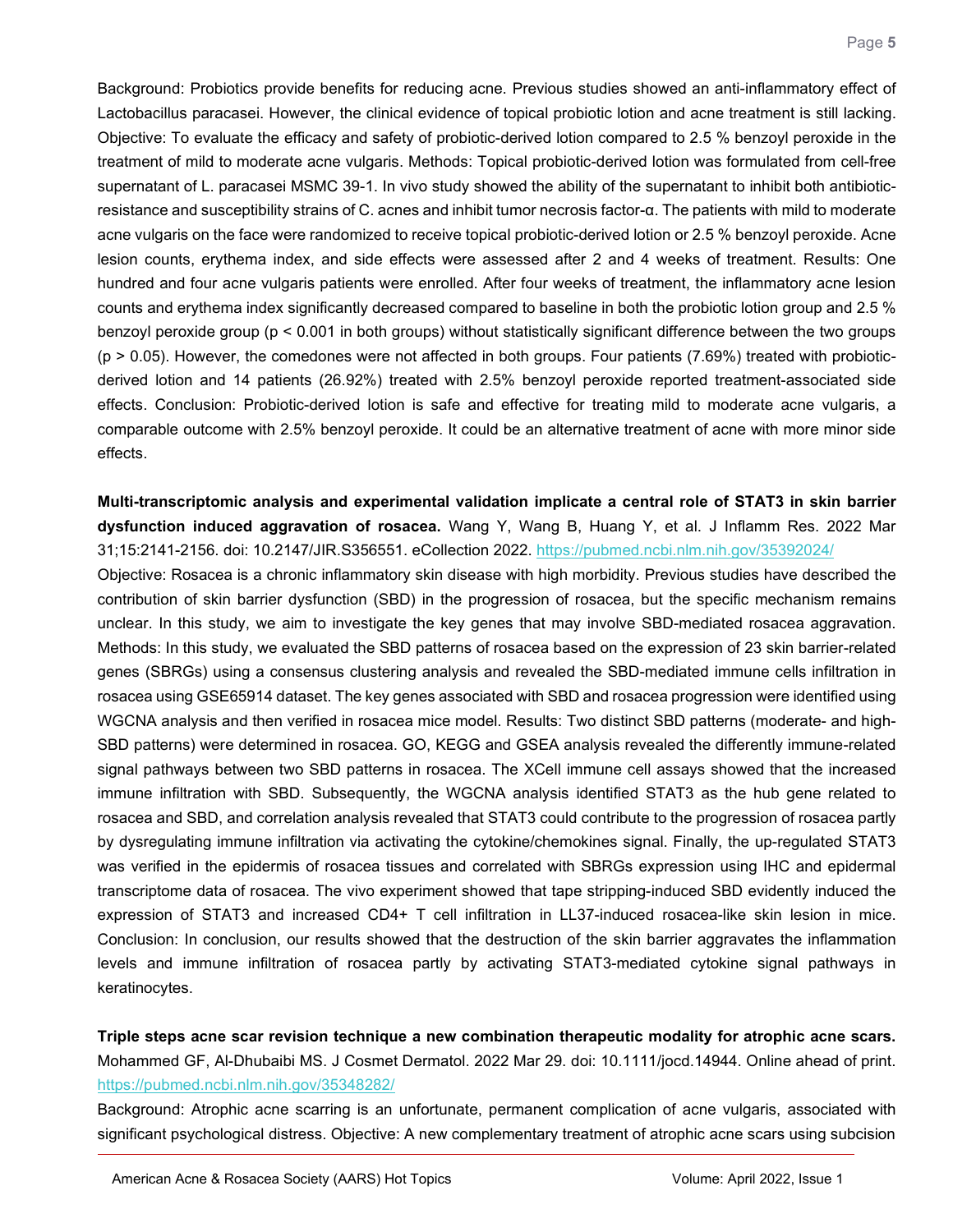and injection of hybrid cooperative complexes of high and low molecular weight hyaluronan (hybrid H-HA/L-HA). Methods: This study included eighty-two patients divided into two groups with predominantly atrophic acne scarring. Group 1 received subcision with saline injection, while group 2 received Triple steps acne scar revision technique (TSASRT). After topical anesthesia, the procedure of combining subcision and hybrid H-HA/L-HA technique was done in which the first step started using subcision technique done to release fibrous cords at the dermal or deep dermal, subcutaneous plane using Nokor needles-18g. The second step is to inject the scar's atrophic dermal component with a 29g needle, applying an average amount of hybrid H-HA/L-HA (0.02-0.1mL) to the dermal component. The third step was to fill the subcisied space with hybrid H-HA/L-HA (0.02-0.1 mL) using a 25g cannula. Results: Clinical improvement was achieved in both groups. There were statistically significant improvements in the TSASRT versus subcision (p≤0.05) in acne scar severity index and qualitative scarring grading system. Conclusion: The triple step acne scar revision technique appears to be a safe and effective way to treat atrophic acne scars on the face.

#### <span id="page-5-0"></span>**Efficacy of a one-session fractional picosecond 1064-nm laser for the treatment of atrophic acne scar and enlarged facial pores.** Puaratanaarunkon T, Asawanonda P. J Cosmet Laser Ther. 2022 Mar 23;1-5. doi: 10.1080/14764172.2022.2055079. Online ahead of print.<https://pubmed.ncbi.nlm.nih.gov/35318885/>

A picosecond-domain laser reportedly elicits positive treatment outcomes for acne scar and enlarged pores, but multiple sessions are often required. We sought to evaluate the efficacy of one-session fractional picosecond 1064 nm laser in treating atrophic acne scar and conspicuous pores. Fifty-nine acne scar patients with skin phototypes III and IV were treated with picosecond 1064-nm laser with microlens array (MLA) (8 mm spot, 0.8 J/cm2, 10 Hz) for one session. The efficacy of acne scar was evaluated by Antera® 3D CS, whereas facial pore counts and diameter were evaluated by VISIA-CR and dermoscopic images, respectively. All measurements were performed at baseline, weeks 1, 2, 4 and 6. Acne scar volume and facial pore counts showed a statistically significant reduction at 1 week and subsequent follow-up period when compared to baseline (weeks 1-6; P < .001). The volume of acne scars and the number of enlarge pores decreased by 22.03% and 15.13%, respectively. Of note, there was no significant change in diameter of facial pores. The adverse events, including erythema and folliculitis, were mild and short-lived. A single session of picosecond 1064-nm laser with MLA was safe and effective in improving atrophic acne scar and the number of enlarged pores.

### <span id="page-5-1"></span>**Microbotox: A prospective evaluation of dermatological improvement in patients with mild-to-moderate acne and erythematotelangiectatic rosacea.** Calvisi L, Diaspro A, Sito G. J Cosmet Dermatol. 2022 Mar 21. doi: 10.1111/jocd.14692. Online ahead of print.<https://pubmed.ncbi.nlm.nih.gov/35312149/>

Background: Botulin toxin (BTX) is a potent neurotoxin produced by the bacterium Clostridium botulinum, since its approval by FDA in 2002 for cosmetic purpose has been widely used. Recent studies indicate that it exerts its activity on various type of skin cells and can be used in some dermatological disease. Objective: The aim of the study was to demonstrate how to use a peculiar dilution of botulinum toxin type A in the treatment of some dermatological disease like mild-to-moderate acne vulgaris and erythematotelangiectatic rosacea. Material and methods: 50 patients were enrolled, 35 with mild-to-moderate acne and 15 with erythematotelangiectatic rosacea. Both group of patients were treated with a specific dilution of Onabotulinum toxin A called Microbotox. Patient images were taken before and 4 weeks after the treatment. Results: The authors and patients were extremely satisfied with their treatments. There were no immediate or delayed complication in none of both group of patients. Conclusion: Botulinum toxin shows a great promise either in dermatological disease like mild-to-moderate acne vulgaris and erythematotelangiectatic rosacea. Microbotox appears to be a valid, long-lasting, and a standardized approach to treat these kind of two disease.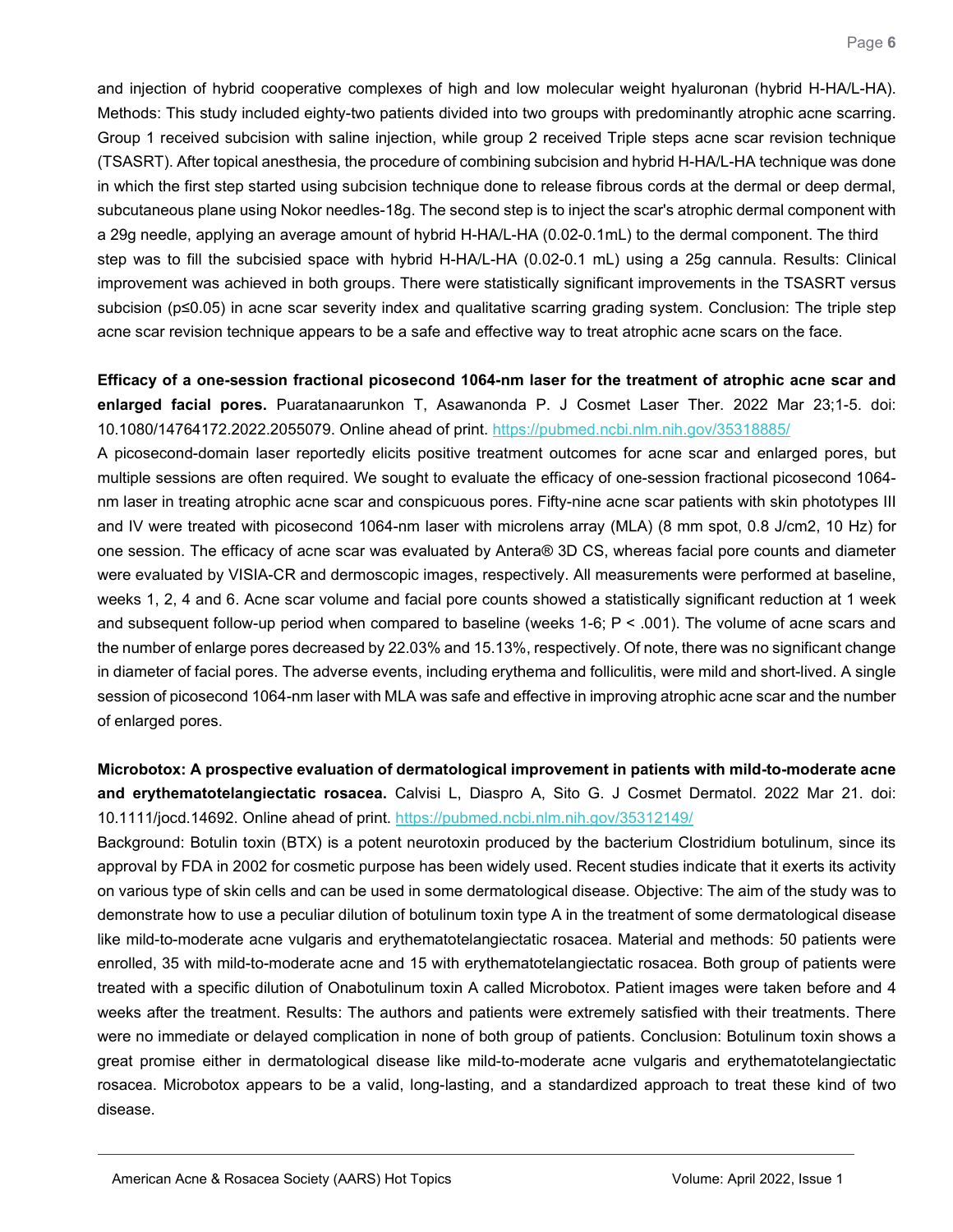<span id="page-6-0"></span>**Microneedle fractional radiofrequency for atrophic acne scars: In vivo evaluation of results by 3D analysis and reflectance confocal microscopy.** Fusano M, Bencini PL. Dermatol Ther. 2022 Mar 16;e15454. doi: 10.1111/dth.15454. Online ahead of print.<https://pubmed.ncbi.nlm.nih.gov/35297143/>

The efficacy of microneedle fractional radiofrequency (MFR) for the treatment of atrophic acne scars has been recently described, but accurate in vivo microscopic documentation of the processes occurring has never been reported. The aim of this study is to describe in vivo morphological atrophic acne scars' variations after treatment with MFR by means reflectance confocal microscopy (RCM) and three-dimensional (3D) imaging. A total of 11 patients requiring treatment for atrophic facial acne scars were treated with four monthly sessions of MFR. 3D imaging and RCM were assessed at baseline and 1 month after last session. Clinical improvement, according to Global Assessment Improvement Scale, and patients' satisfaction were evaluated. Clinical improvement was observed in all the treated patients, although better results were obtained for boxcar scars (p = 0.043). 3D imaging revealed a significant improvement in terms of mean scars' depth ( $p < 0.001$ ). Otherwise, RCM highlighted collagen remodeling with restoration of a reticular structure. Our study confirms the efficacy and safety of MFR in acne scars' treatment and provides the microscopic description of the results using RCM.

#### [Download Reference Document](https://files.constantcontact.com/c2fa20d1101/35bad426-6d8d-4d53-84ca-8b2113fef1ec.pdf?rdr=true)

<span id="page-6-1"></span>**Bee venom and its major component melittin attenuated cutibacterium acnes- and IGF-1-induced acne vulgaris via inactivation of Akt/mTOR/SREBP signaling pathway.** Gu H, An HJ, Gwon MG, et al. Int J Mol Sci. 2022 Mar 15;23(6):3152. doi: 10.3390/ijms23063152.<https://pubmed.ncbi.nlm.nih.gov/35328573/>

Acne vulgaris is the most common disease of the pilosebaceous unit. The pathogenesis of this disease is complex, involving increased sebum production and perifollicular inflammation. Understanding the factors that regulate sebum production is important in identifying novel therapeutic targets for the treatment of acne. Bee Venom (BV) and melittin have multiple effects including antibacterial, antiviral, and anti-inflammatory activities in various cell types. However, the anti-lipogenic mechanisms of BV and melittin have not been elucidated. We investigated the effects of BV and melittin in models of Insulin-like growth factor-1 (IGF-1) or Cutibacterium acnes (C. acnes)-induced lipogenic skin disease. C. acnes or IGF-1 increased the expression of sterol regulatory element-binding protein-1 (SREBP-1) and proliferator-activated receptor gamma (PPAR-γ), transcription factors that regulate numerous genes involved in lipid biosynthesis through the protein kinase B (Akt)/mammalian target of rapamycin (mTOR)/SREBP signaling pathway. In this study using a C. acnes or IGF-1 stimulated lipogenic disease model, BV and melittin inhibited the increased expression of lipogenic and pro-inflammatory factor through the blockade of the Akt/mTOR/SREBP signaling pathway. This study suggests for the first time that BV and melittin could be developed as potential natural anti-acne agents with anti-lipogenesis, anti-inflammatory, and anti-C. acnes activity.

[Download Reference Document](https://files.constantcontact.com/c2fa20d1101/62375b78-fc29-4239-aa7b-58b68a751a34.pdf?rdr=true)

<span id="page-6-2"></span>**Evaluation of therapeutic effect and prognosis of danzhi xiaoyao powder combined with photodynamic therapy in the treatment of rose acne.** Yu X, Zhang N, Jin J, et al. Comput Math Methods Med. 2022 Mar 11;2022:1636839. doi: 10.1155/2022/1636839. eCollection 2022.<https://pubmed.ncbi.nlm.nih.gov/35309844/> Background: Rose acne is a chronic inflammatory skin disease that can cause paroxysmal flushing, persistent erythema, papules or papules on the face, and pustules, and it has a greater impact on the life of patients, so it is important to treat it. Objective: To investigate the effect of Danzhi Xiaoyao Powder combined with photodynamic therapy (PDT) on the curative effect evaluation and prognosis of patients with rose acne. Patients and Methods. The clinical data of 110 rose acne patients who were treated in our hospital from January 2019 to January 2021 were selected as the subject of this retrospective study. They were divided into a control group and a treatment group according to the random residue grouping method. The new crown epidemic, loss to follow-up, etc. fell out of 5 cases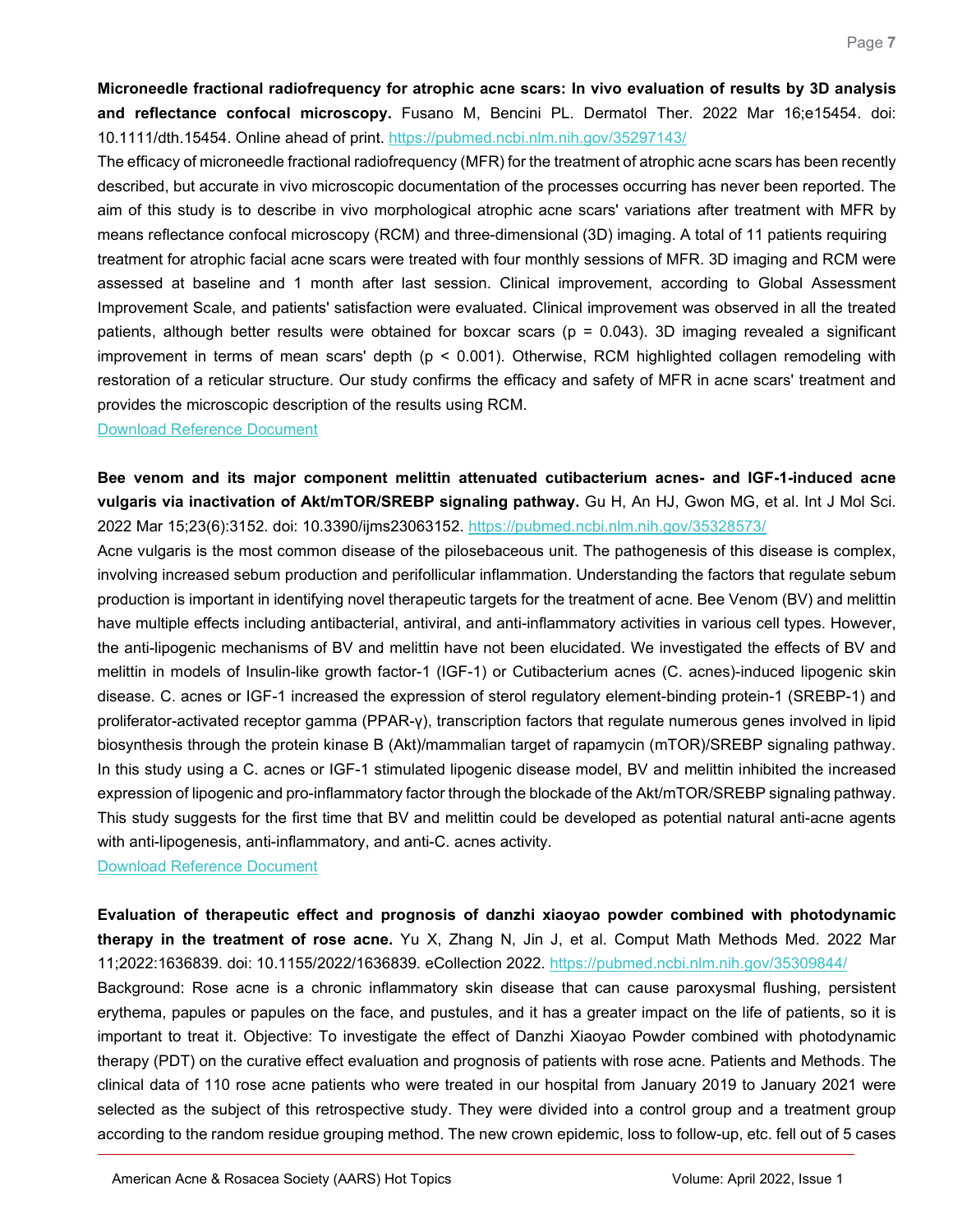in each group, and finally, 50 cases in each group were left. Among them, the control group was treated with PDT, and the treatment group was combined with Danzhi Xiaoyao Powder on the basis of the control group. Then we observe and compare the effects of skin lesion scores and clinical symptom scores and differences in clinical efficacy between the two groups. Results: The comparison of the clinical symptom scores of the two groups of patients before treatment was not statistically significant (P > 0.05), while the burning score, tingling score, dryness score, and pruritus score of the treatment group after treatment were significantly different. The internal comparison after treatment was lower than before treatment, and the comparison between the treatment groups was significantly higher than the control group, which was statistically significant ( $P < 0.05$ ). There was no statistically significant difference in the skin lesion scores of the two groups before treatment (P > 0.05), while the papules score, pustule score, erythema score, and telangiectasia score of the treatment group after treatment were significantly different and compared within the group. After treatment, the treatment group was significantly higher than the control group, and the comparison was statistically significant (P < 0.05). The effective rate of 98.00% in the treatment group was significantly higher than the 76.00% in the control group, and the difference was statistically significant (P < 0.05). The clinical efficacy of the two groups of patients showed that the rash, chest tightness, nausea, and diarrhea of the treatment group were significantly lower than those of the control group, and the difference was statistically significant ( $P < 0.05$ ). Conclusion: Danzhi Xiaoyao Powder combined with PDT to treat rose acne is effective, can quickly control inflammatory papules and inflammatory erythema, effectively improve the clinical symptoms of patients, and reduce adverse reactions.

[Download Reference Document](https://files.constantcontact.com/c2fa20d1101/76ebff6d-26a8-441d-a9f5-fb8fc032e860.pdf?rdr=true)

<span id="page-7-0"></span>**Antibacterial activity of the essential oil from litsea cubeba against cutibacterium acnes and the investigations of its potential mechanism by gas chromatography-mass spectrometry metabolomics.** Chen J, Zhang J, Zhu L, et al. Front Microbiol. 2022 Mar 2;13:823845. doi: 10.3389/fmicb.2022.823845. eCollection 2022. <https://pubmed.ncbi.nlm.nih.gov/35308342/>

Cutibacterium acnes (C. acnes) is an anaerobic Gram-positive bacterium generally considered as a human skin commensal, but is also involved in different infections, such as acne and surgical infections. Although there are a variety of treatments, the side effects and the problem of bacterial drug resistance still limit their clinical usage. In this study, we found that essential oil (EO) distilled from fresh mature Litsea cubeba possessed promising antibacterial activity against C. acnes. In order to elucidate its potential mechanism, bacteriostatic activity test, Live/Dead kit assay, scanning electron microscope (SEM), transmission electron microscope (TEM), and metabolomics were employed. In addition, the content of adenosine triphosphate (ATP) in bacterium and the activities of key enzymes involved in critical metabolic pathways were detected using a variety of biochemical assays. The results showed that EO exhibited significant antibacterial activity against C. acnes at a minimum inhibitory concentration (MIC) of 400 μg/mL and a minimum bactericidal concentration (MBC) of 800 μg/mL, and EO could destroy C. acnes morphology and inhibit its growth. Moreover, results from our study showed that EO had a significant effect on the C. acnes normal metabolism. In total, 86 metabolites were altered, and 34 metabolic pathways related to the carbohydrate metabolism, energy metabolism, amino acid metabolism, as well as cell wall and cell membrane synthesis were perturbed after EO administration. The synthesis of ATP in bacterial cells was also severely inhibited, and the activities of key enzymes of the glycolysis and Wood-Werkman cycle were significantly affected (Pyruvate Carboxylase, Malate Dehydrogenase and Pyruvate kinase activities were decreased, and Hexokinase was increased). Taken together, these results illustrated that the bacteriostatic effect of EO against C. acnes by breaking the bacterial cell morphology and perturbing cell metabolism, including inhibition of key enzyme activity and ATP synthesis. The results from our study may shed new light on the discovery of novel drugs with more robust efficacy.

[Download Reference Document](https://files.constantcontact.com/c2fa20d1101/f2b1c241-678f-49ac-b7a8-9bb1ef3a2eeb.pdf?rdr=true)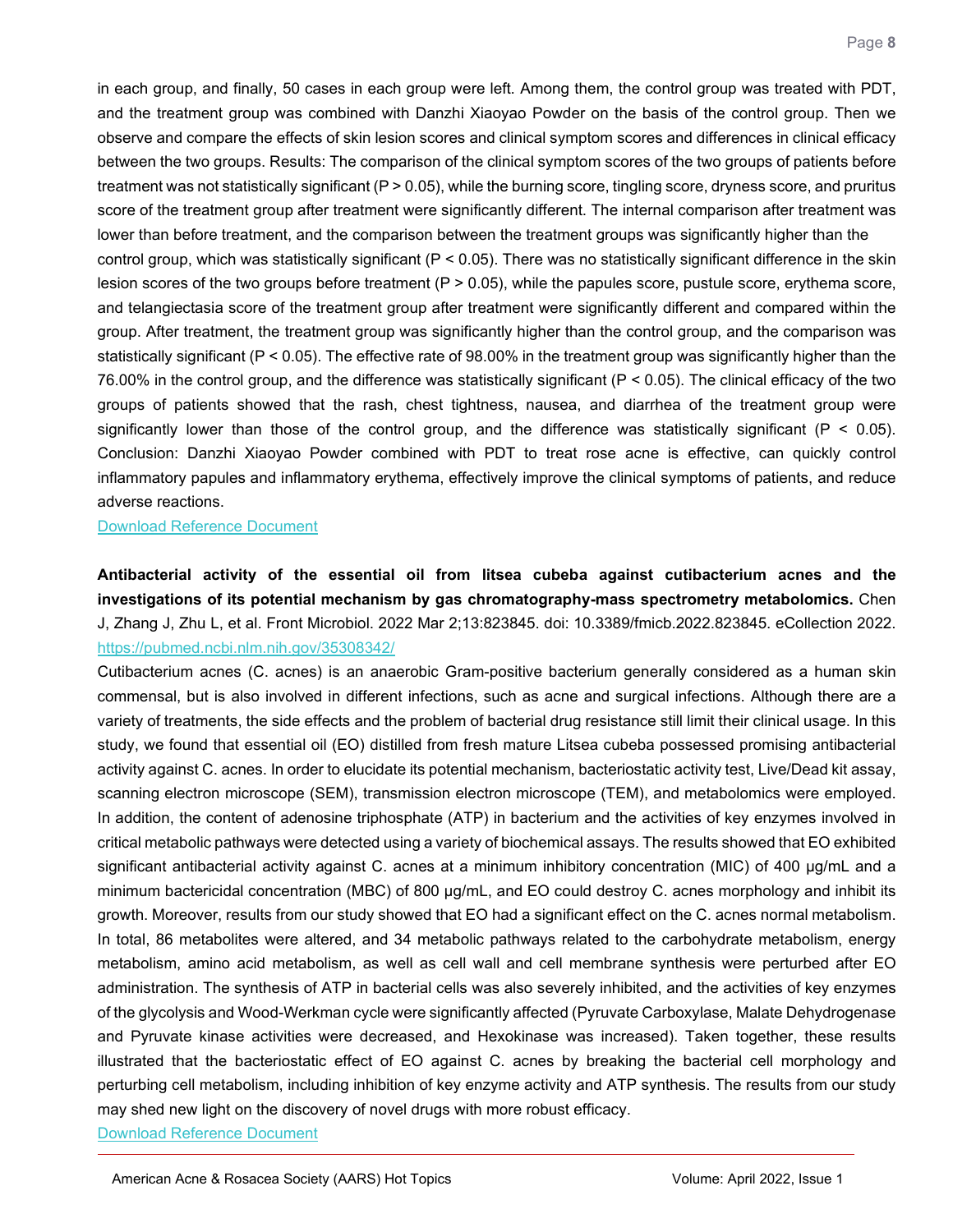<span id="page-8-0"></span>**Sarecycline demonstrated reduced activity compared to minocycline against microbial species representing human gastrointestinal microbiota.** Ghannoum MA, Long L, Bunick CG, et al. Antibiotics (Basel). 2022 Feb 28;11(3):324. doi: 10.3390/antibiotics11030324.<https://pubmed.ncbi.nlm.nih.gov/35326788/>

Prolonged use of broad-spectrum tetracycline antibiotics such as minocycline and doxycycline may significantly alter the gut and skin microbiome leading to dysbiosis. Sarecycline, a narrow-spectrum tetracycline-class antibiotic used for acne treatment, is hypothesized to have minimal impact on the gastrointestinal tract microbiota. We evaluated the effect of sarecycline compared to minocycline against a panel of microorganisms that reflect the diversity of the gut microbiome using in vitro minimum inhibitory concentration (MIC) and time-kill kinetic assays. Compared to minocycline, sarecycline showed less antimicrobial activity indicated by higher MIC against 10 of 12 isolates from the Bacteroidetes phylum, three out of four isolates from Actinobacteria phylum, and five of seven isolates from the Firmicutes phylum, with significantly higher MIC values against Propionibacterium freudenreichii (≥3 dilutions). In

time-kill assays, sarecycline demonstrated significantly less activity against Escherichia coli compared to minocycline at all time-points (p < 0.05). Moreover, sarecycline was significantly less effective in inhibiting Candida tropicalis compared to minocycline following 20- and 22-h exposure. Furthermore, sarecycline showed significantly less activity against Lactobacillus paracasei (recently renamed as Lacticaseibacillus paracasei subsp. paracasei) (p = 0.002) and Bifidobacterium adolescentis at 48 h (p = 0.042), when compared to minocycline. Overall, sarecycline demonstrated reduced antimicrobial activity against 79% of the tested gut microorganisms, suggesting that it is less disruptive to gut microbiota compared with minocycline. Further in vivo testing is warranted.

[Download Reference Document](https://files.constantcontact.com/c2fa20d1101/75956c7c-e35a-477c-a14d-adf2a208d11d.pdf?rdr=true)

## **Clinical Reviews**

<span id="page-8-1"></span>**Gut microbiota modulation and gold nanoparticle-mediated photothermal therapy for treatment of recalcitrant acne.** Seo J, Roh HJ, Jung JY. Clin Case Rep. 2022 Mar 24;10(3):e05642. doi: 10.1002/ccr3.5642. eCollection 2022 Mar.<https://pubmed.ncbi.nlm.nih.gov/35356183/>

Recent studies highlight that gut dysbiosis, an imbalanced state of intestinal microbiota, exacerbates skin inflammation. Here, we showed the presence of gut microbiota alterations in two patients with recalcitrant acne and investigated the impact of its therapeutic modulation together with gold nanoshell-mediated photothermal therapy (gold PTT).

[Download Reference Document](https://files.constantcontact.com/c2fa20d1101/0f97a4bc-f214-4e71-b70e-555c7f49a9be.pdf?rdr=true) 

<span id="page-8-2"></span>**Blue-grey hyperpigmentation in acne after vandetanib therapy and doxycycline use: A case report.** Perlmutter JW, Cogan RC, Wiseman MC. SAGE Open Med Case Rep. 2022 Mar 22;10:2050313X221086316. doi: 10.1177/2050313X221086316. eCollection 2022.<https://pubmed.ncbi.nlm.nih.gov/35341100/>

Vandetanib is an oral tyrosine kinase inhibitor with cutaneous adverse effects that include the development of acne. We present a patient who underwent vandetanib therapy for stage IV medullary thyroid cancer in conjunction with the use of doxycycline for acne that developed. After vandetanib use, blue-grey pigmentation developed in the acne on his face, chest, back, and arms, which darkened after the use of doxycycline. We review the literature to report that this blue-grey hyperpigmentation was likely vandetanib-induced but may have been the result of both drugs being used in combination.

<span id="page-8-3"></span>[Download Reference Document](https://files.constantcontact.com/c2fa20d1101/fda453b7-903d-449e-86f1-a095dbe96e5c.pdf?rdr=true)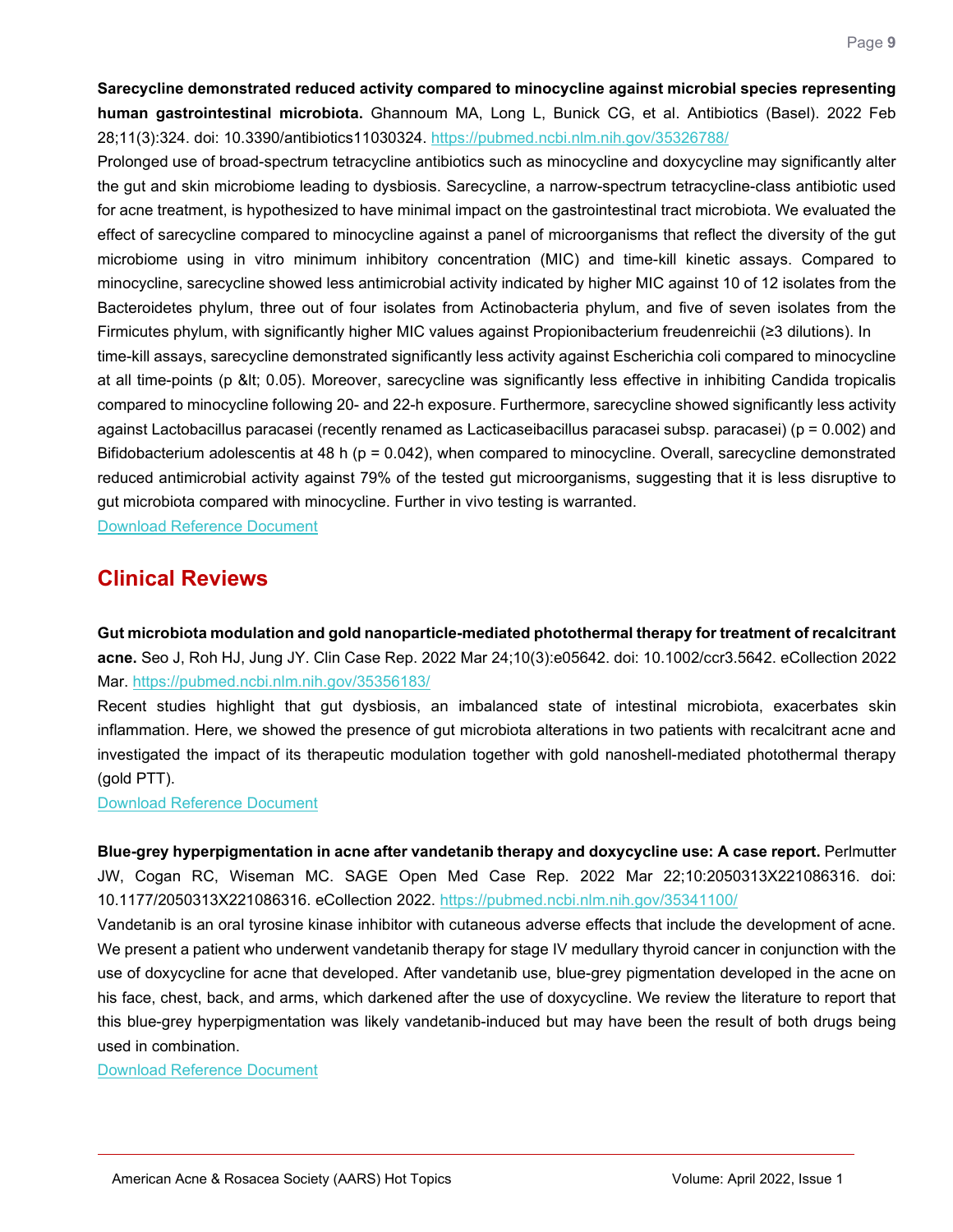**Demodicosis imitating acne vulgaris: A case report.** Paichitrojjana A. Clin Cosmet Investig Dermatol. 2022 Mar 19;15:497-501. doi: 10.2147/CCID.S358000. eCollection 2022.<https://pubmed.ncbi.nlm.nih.gov/35340734/>

Demodicosis is caused by Demodex mite infestation and can present with a variety of clinical manifestations, including pityriasis folliculorum type, rosacea-like type, folliculitis-like type and perioral dermatitis-like type. Therefore, this skin condition is often misdiagnosed or underdiagnosed. This report presents a 19-year-old woman with a history of pityriasis folliculorum type demodicosis and successful treatment with oral ivermectin. After one year of remission, the patient began to develop a dry, itchy rash on her face for one month before multiple small edematous papules and pustules gradually appeared on both cheeks. The patient was first diagnosed as acne vulgaris and treated with doxycycline for 2 weeks, but the clinical symptoms did not show any signs of improvement. After reassessment based on clinical presentation and laboratory examination that found multiple Demodex mites from pustules and rash on both cheeks, the patient was diagnosed with folliculitis-like type demodicosis. However, this patient still had a very good response to oral ivermectin and metronidazole gel, and all clinical symptoms disappeared within 4 weeks after treatment. This is a case report of demodicosis imitating acne vulgaris and the first report demonstrating a change in clinical manifestations of demodicosis from pityriasis folliculorum type to folliculitis-like type. [Download Reference Document](https://files.constantcontact.com/c2fa20d1101/23f052aa-ff25-4033-9b4b-6ff238b45eb0.pdf?rdr=true)

<span id="page-9-0"></span>**MicroRNA cross-involvement in acne vulgaris and hidradenitis suppurativa: A literature review.** Borgia F, Peterle L, Custurone P, et al. Int J Mol Sci. 2022 Mar 17;23(6):3241. doi: 10.3390/ijms23063241. <https://pubmed.ncbi.nlm.nih.gov/35328662/>

Acne Vulgaris (AV) and Hidradenitis suppurativa (HS) are common chronic inflammatory skin conditions that affect the follicular units that often coexist or are involved in differential diagnoses. Inflammation in both these diseases may result from shared pathways, which may partially explain their frequent coexistence. MicroRNAs (miRNAs) are a class of endogenous, short, non-protein coding, gene-silencing or promoting RNAs that may promote various inflammatory diseases. This narrative review investigates the current knowledge regarding miRNAs and their link to AV and HS. The aim is to examine the role of these molecules in the pathogenesis of AV and HS and to identify possible common miRNAs that could explain the similar characteristics of these two diseases. Five miRNA (miR-155 miR-223-, miR-21, and miRNA-146a) levels were found to be altered in both HS and AV. These miRNAs are related to pathogenetic aspects common to both pathologies, such as the regulation of the innate immune response, regulation of the Th1/Th17 axis, and fibrosis processes that induce scar formation. This review provides a starting point for further studies aimed at investigating the role of miRNAs in AV and HS for their possible use as diagnostic-therapeutic targets. [Download Reference Document](https://files.constantcontact.com/c2fa20d1101/b7b33548-13db-4e85-a93d-8a913969cbfe.pdf?rdr=true)

<span id="page-9-1"></span>**Ocular manifestations of systemic isotretinoin in patients with acne: A systemic review and meta-analysis.**

Elubous KA, Toubasi AA, Elubous A, et al. Cutan Ocul Toxicol. 2022 Mar 16;1-10. doi: 10.1080/15569527.2022.2050747. Online ahead of print.<https://pubmed.ncbi.nlm.nih.gov/35296199/>

Purpose: To examine the effects of systemic isotretinoin treatment on the eye using several ocular examination parameters. Methods: We conducted a systemic review for literature published up to June 2021 in both PubMed and Web of Science databases. We included prospective observational or interventional studies evaluating ocular manifestations of isotretinoin in acne patients. The primary outcome measures were anaesthetized and nonanaesthetized Schirmer test, tear break-up time (TBUT), central corneal thickness (CCT), average retinal nerve fiber layer (RNFL) thickness, ganglion cell-inner plexiform layer (GC-IP) thickness, subfoveal choroidal thickness, axial length, ocular surface disease index (OSDI), meibomian gland expression (MGE) and conjunctival stain. The National Institute of Health (NIH) quality assessment tools were used to assess the data quality. The effect size used to analyze the included studies was the weighted mean difference (WMD) and its related confidence intervals (95%CIs). Results: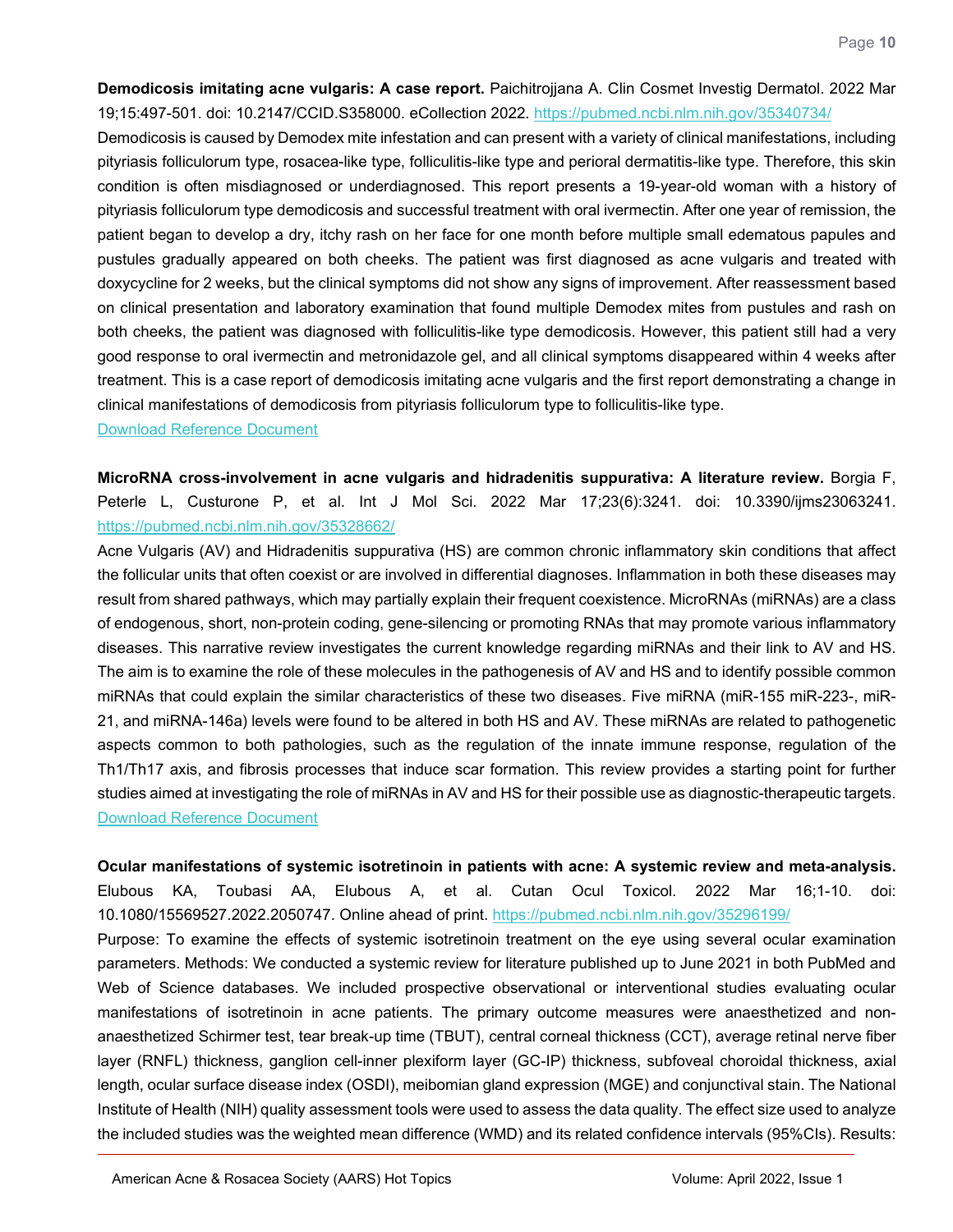Twenty-one publications involving 1105 eyes of 842 participants met the inclusion criteria. Isotretinoin use was significantly associated with reduction in the scores of anaesthetized Schirmer (WMD = -2.23, 95%CI: -3.28 to -1.18), non-anaesthetized Schirmer (WMD = -3.74, 95%CI: -4.23 to -3.25), TBUT (WMD = -3.47, 95%CI: -5.09 to -1.86), and CCT (WMD= -7.39, 95%CI: -13.91 to -0.88). Isotretinoin use was significantly associated with increase of OSDI (WMD = 18.29, 95%CI: 7.54-29.03), MGE (WMD = 1.02, 95%CI: 0.70-1.33) and conjunctival stain scores (WMD = 0.61, 95%CI: 0.47-0.76). No significant change was noted in RNFL thickness (WMD = -0.64, 95%CI: -1.80 to 0.51); GC-IP thickness (WMD = 0.42, 95%CI: -1.08 to 1.92); subfoveal choroidal thickness (WMD = -1.80, 95%CI: -6.69 to 3.09), and axial length (WMD = 0.08, 95%CI: -0.19 to 0.35). A significant heterogeneity was found between the study estimates in each of anaesthetized Schirmer, TBUT, MGE, OSDI, and conjunctival stain tests. Conclusion: Isotretinoin use results in a statistically significant reduction of the central corneal thickness, TBUT, and Schirmer test scores. A statistically significant increase in MGE, OSDI and conjunctival stain scores was found. No statistically significant change of average RNFL, GC-IP thickness, subfoveal choroidal thickness, or axial length was observed. Further welldesigned studies should evaluate the long-term effect of isotretinoin on the eye and reach a firmer conclusion.

<span id="page-10-0"></span>**Microbiome and probiotics in acne vulgaris-a narrative review.** Chilicka K, Dzieńdziora-Urbińska I, Szyguła R, et al. Life (Basel). 2022 Mar 15;12(3):422. doi: 10.3390/life12030422.<https://pubmed.ncbi.nlm.nih.gov/35330173/> Acne vulgaris is a chronic disease characterized by the appearance of eruptions such as whiteheads, blackheads, pustules, papules, and cysts. Among factors that cause acne vulgaris are the abnormal keratinisation of the sebaceous canal, bacterial colonization (Cutibacterium acnes), increased sebum production, genotypic factors, and hormonal disorders. Treatment is often long and tedious and can lead to a reduction in quality of life and social isolation. The intestinal microbiota is greatly important in the formation of acne lesions. It is also responsible for the proper immunity of the organism. Acne is a disease that can be related to the condition of the digestive tract and its microbiome. Research shows that the use of probiotics may reduce skin eruptions. The probiotic supplementation and cosmetics markets are very dynamically developing. The use of internal supplementation and probiotic-containing cosmetics gives hope for the improvement of the skin condition of people with acne.

[Download Reference Document](https://files.constantcontact.com/c2fa20d1101/0d96c633-0333-4b71-8a94-f819d4274c51.pdf?rdr=true)

<span id="page-10-1"></span>**Effective intense pulsed light protocol in the treatment of moderate to severe acne vulgaris of the chest and back.** Piccolo D, Kostaki D, Dianzani C, et al. J Clin Aesthet Dermatol. 2022 Mar;15(3):22-25. <https://pubmed.ncbi.nlm.nih.gov/35342499/>

Background: Acne is defined as a chronic inflammatory disease of the pilosebaceous units, mainly affecting the face of young adults, but the chest and back can be involved as well. Oral antibiotics, topical retinoids, azelaic acid, benzoyl peroxide, and isotretinoin represent the most common treatment used for the treatment of acne, but several adverse effects and a lack of durable remission, with poor adherence by the patients, have been reported thus far. Lasers have been shown to be effective and safe to treat acne; intense pulsed light (IPL) demonstrates high efficacy rates, minimal discomfort, rapid recovery times, and excellent cosmetic and therapeutic outcomes. Objective: In this prospective study, we assessed the efficacy, safety, and reproducibility of a novel IPL protocol as a monotherapy in the treatment of acne of the chest and back. Methods: We included patients (N=50) aged 14 to 30 who presented with moderate papulopustular acne sited on the chest and back (Cook's Acne Grading Scale method 4-6, Pillsbury Scale III-IV). We performed four IPL sessions at two-week intervals on each patient. Results: An excellent outcome was achieved in 50 percent of the patients and a good outcome in the 35 percent of the patients. Patients experienced light erythema and mild burning as the most common side effects, which spontaneously resolved within 24 to 96 hours. Conclusion: Consistent with previous reports, our study demonstrated IPL to be a safe and effective treatment for severe cases of acne on the chest and back, providing excellent aesthetic and therapeutic results in 85 percent of